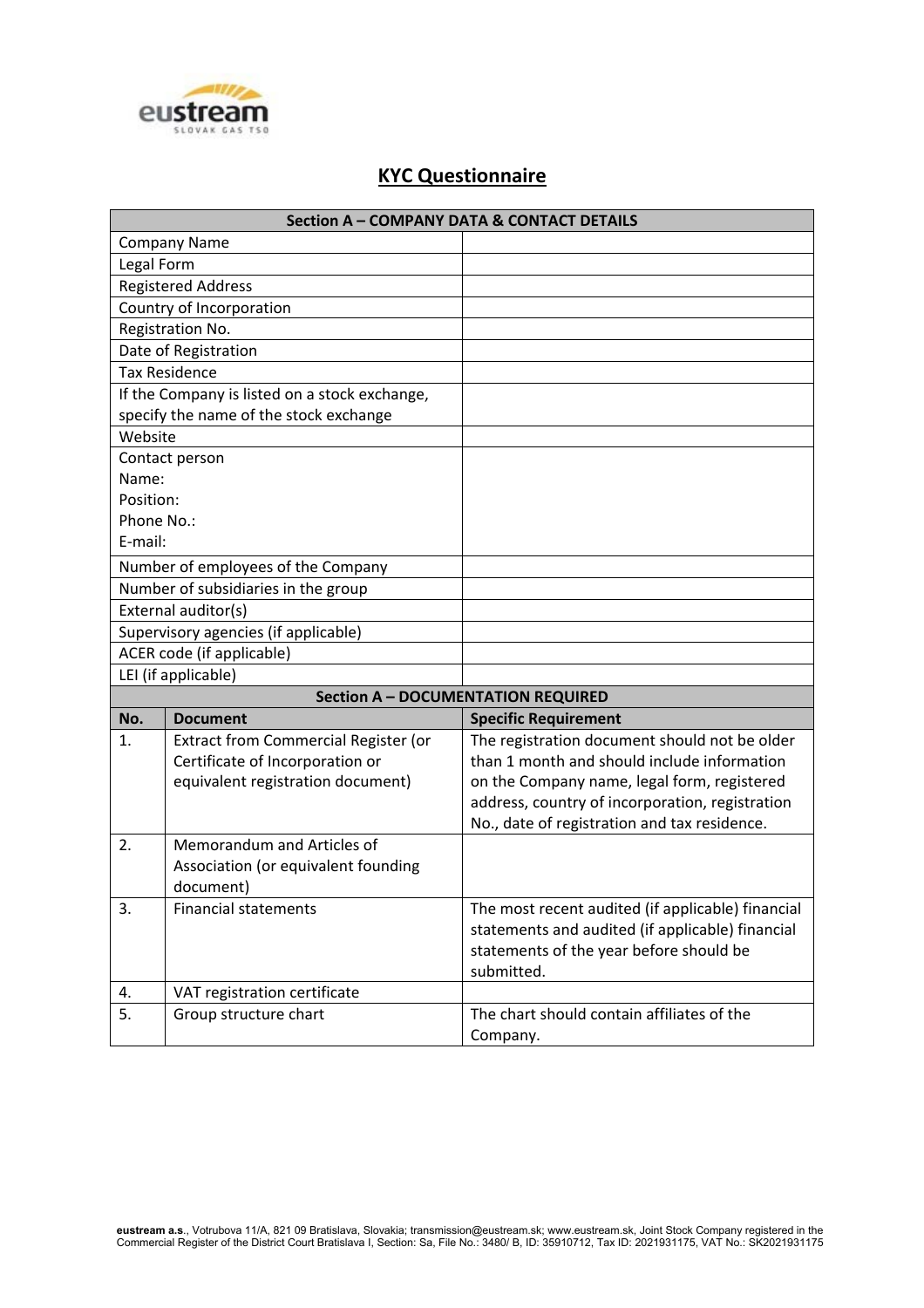

| Section B - SHAREHOLDER(S), BENEFICIAL OWNER(S), MANAGEMENT |                                      |                                                |  |  |
|-------------------------------------------------------------|--------------------------------------|------------------------------------------------|--|--|
| <b>SHAREHOLDER(S)</b>                                       |                                      |                                                |  |  |
| Shareholder(s) (please indicate % of                        |                                      |                                                |  |  |
| shareholdings)                                              |                                      |                                                |  |  |
| ULTIMATE BENEFICIAL OWNER(S) (over 25% individuals only)    |                                      |                                                |  |  |
| Ultimate beneficial owner(s) (please indicate %             |                                      |                                                |  |  |
| of holding)                                                 |                                      |                                                |  |  |
| <b>MANAGEMENT STRUCTURE</b>                                 |                                      |                                                |  |  |
| Members of the Board of Directors (or similar               |                                      |                                                |  |  |
| statutory body)                                             |                                      |                                                |  |  |
| Members of the Supervisory Board (or similar                |                                      |                                                |  |  |
|                                                             | supervisory body)                    |                                                |  |  |
| <b>Section B - DOCUMENTATION REQUIRED</b>                   |                                      |                                                |  |  |
| No.                                                         | <b>Document</b>                      | <b>Specific Requirement</b>                    |  |  |
| 6.                                                          | List of shareholders                 | Each shareholder to be specified by name and   |  |  |
|                                                             |                                      | address                                        |  |  |
| 7.                                                          | List of ultimate beneficial owner(s) | Each beneficial owner to be specified by name, |  |  |
|                                                             |                                      | address, nationality and date of birth         |  |  |
| 8.                                                          | List of Members of the Board of      | Each Member of the Board of Directors to be    |  |  |
|                                                             | Directors (or other statutory body)  | specified by name, address, nationality and    |  |  |
|                                                             |                                      | date of birth                                  |  |  |
| 9.                                                          | List of Members of the Supervisory   | Each Member of the Supervisory Board to be     |  |  |
|                                                             | Board (or other supervisory body)    | specified by name, address, nationality and    |  |  |
|                                                             |                                      | date of birth                                  |  |  |

| <b>Section C - COMMERCIAL ACTIVITIES</b>         |                             |  |  |  |
|--------------------------------------------------|-----------------------------|--|--|--|
| Description of core activity                     |                             |  |  |  |
|                                                  |                             |  |  |  |
|                                                  |                             |  |  |  |
|                                                  |                             |  |  |  |
| Activities generating more than 10% of the total |                             |  |  |  |
| annual revenue                                   |                             |  |  |  |
| Does the Company hold a license to conduct its   |                             |  |  |  |
| activities?                                      |                             |  |  |  |
| Main market                                      |                             |  |  |  |
| Other markets generating more than 10% of the    |                             |  |  |  |
| total annual revenue                             |                             |  |  |  |
| Main products                                    |                             |  |  |  |
| Other products generating more than 10% of       |                             |  |  |  |
| the total annual revenue                         |                             |  |  |  |
| <b>Section C - DOCUMENTATION REQUIRED</b>        |                             |  |  |  |
| No.<br><b>Document</b>                           | <b>Specific Requirement</b> |  |  |  |
| License to conduct activities<br>10.             |                             |  |  |  |

| Section $D - AML$ , CFT               |  |  |  |  |
|---------------------------------------|--|--|--|--|
| Is the Company subject to Anti Money  |  |  |  |  |
| Laundering (AML)/Combating Financial  |  |  |  |  |
| Terrorism (CFT) laws and regulations? |  |  |  |  |